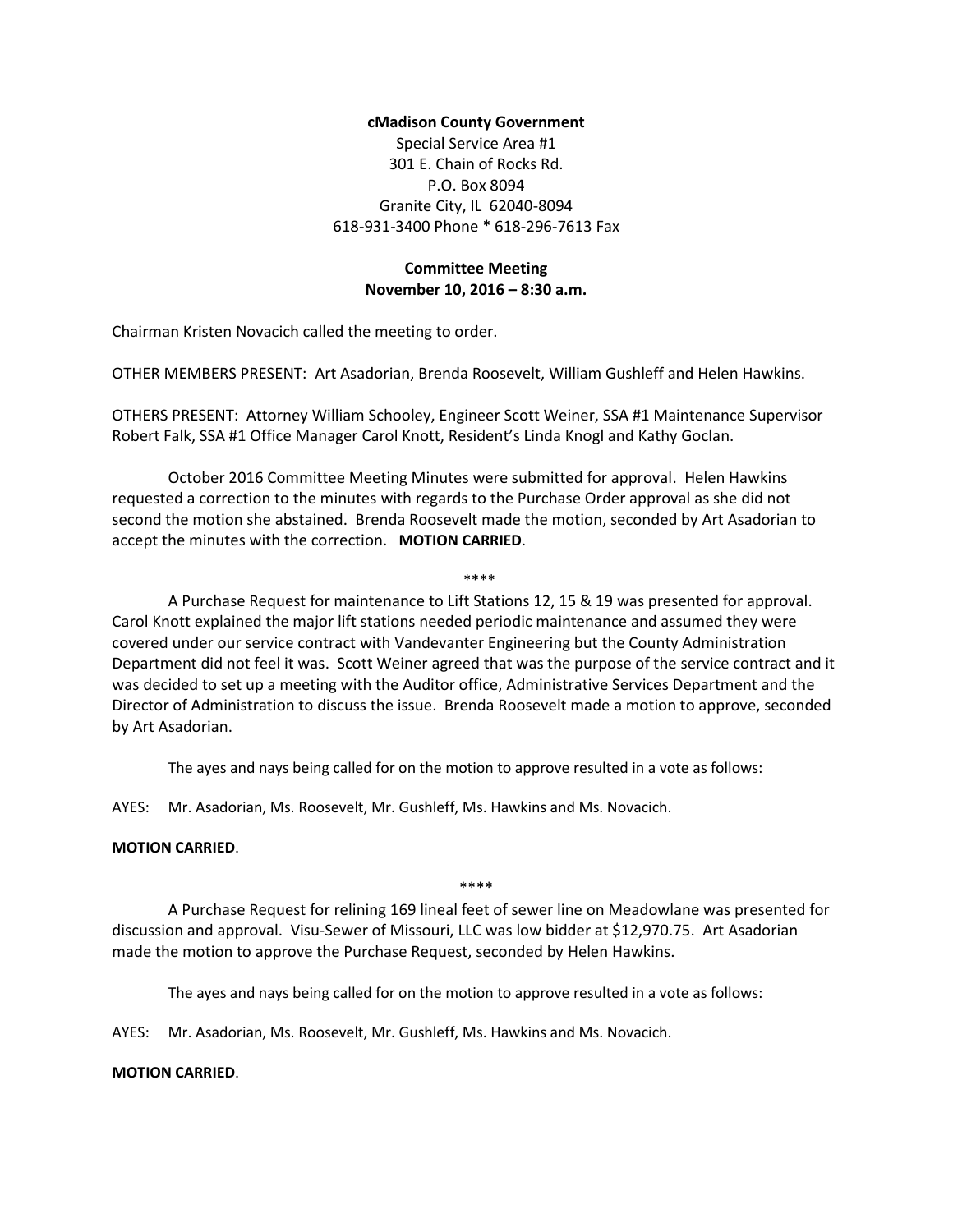\*\*\*\*

A Resolution to Award Contract for Repairs to Lift Station #12 was presented for approval. No vote was necessary because it went before the committee in the previous month but did not make it onto the Finance Committee Agenda. Previously Brenda Roosevelt made a motion to approve, seconded by Art Asadorian.

The ayes and nays being called for on the previous motion to approve resulted in a vote as follows:

AYES: Mr. Asadorian, Ms. Roosevelt, and Ms. Novacich.

ABSTAIN: Ms. Hawkins

#### **MOTION CARRIED**.

\*\*\*\*

The 'Engineer's Monthly Report' updated the committee on the current status of the following projects: Parallel Force Main – Lift Station 19. Reroute of the Force Main for the discharge from Lift Station 23A. Generator Installation – Phase 2 project is still on hold until the aforementioned projects are complete. The report will be placed on file.

\*\*\*\*

The Balance Sheet for September 2016 was reviewed. A motion to approve was made by Brenda Roosevelt, seconded by William Gushleff. **MOTION CARRIED**.

\*\*\*\*

The Bill List for October 2016 was presented for discussion and approval. A motion to approve the Bill List was made by Brenda Roosevelt, seconded by Helen Hawkins.

The ayes and nays being called for on the motion to approve resulted in a vote as follows:

AYES: Mr. Asadorian, Ms. Hawkins, Ms. Roosevelt, Mr. Gushleff and Ms. Novacich.

NAYS: None.

### **MOTION CARRIED**.

\*\*\*\*

The Purchase Order Report was submitted for approval. Brenda Roosevelt made the motion, seconded by Helen Hawkins.

The ayes and nays being called for on the motion to approve resulted in a vote as follows:

AYES: Mr. Asadorian, Ms. Roosevelt, Ms. Hawkins, Mr. Gushleff and Ms. Novacich.

#### **MOTION CARRIED**.

\*\*\*\*